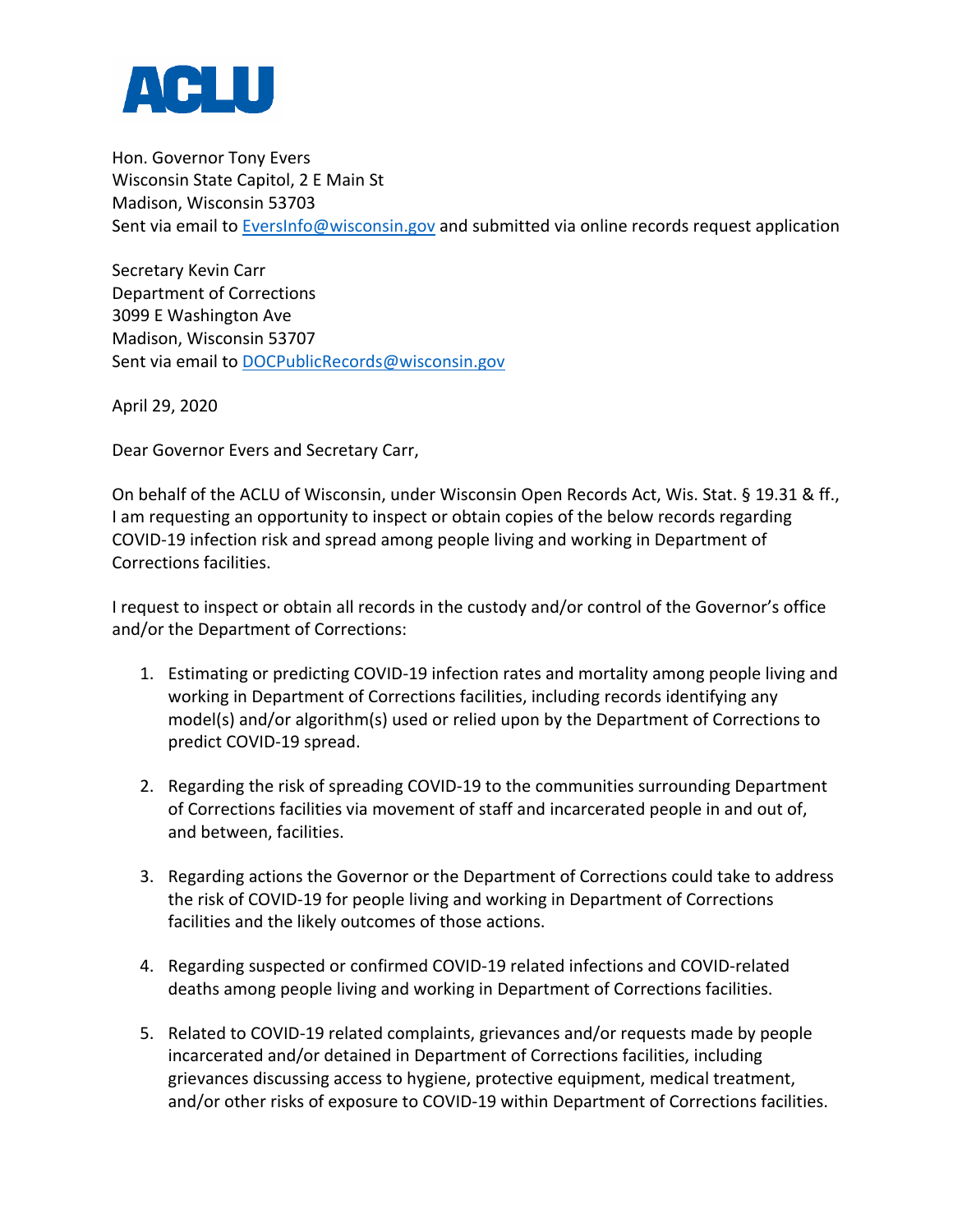

- 6. Related to COVID-19 related communications or complaints between and/or among Department of Corrections employees, including executive staff, facility supervisors and their staff, regarding employee access to hygiene, protective equipment, and/or other risks of exposure to COVID-19 within Department of Corrections facilities.
- 7. Regarding the most recent plan created prior to the COVID-19 pandemic that would be implemented to guide the Department of Corrections facilities in the event of a statewide infectious disease outbreak.
- 8. All records in the custody of the Governor's office that identify the model(s) and/or algorithm(s) upon which the Governor has relied upon from January 1, 2020 to estimate and/or predict COVID-19 infection rates and likely mortality throughout the state, including whether such models accounted for COVID-19 spread in and through Department of Corrections facilities.

If there are any fees for searching or copying these records, please inform me if the cost will exceed \$100. Based upon a fuller description of the available records, I may elect to designate only certain records for copying and production.

Addressing issues regarding incarceration is an integral part of the ACLU of Wisconsin Foundation's mission. Therefore, pursuant to Wis. Stat. § 19.35(3)(e), I also request that you waive charges for production of these records. The disclosure of the requested information is in the public interest and will contribute significantly to the public's understanding of Wisconsin's response to COVID-19. This information is not being sought for commercial purposes.

If you expect a significant delay in responding to or in fulfilling this request, please contact the below email address with information about when I might expect copies or the ability to inspect the requested records.

If you deny any or all of this request, please cite each specific exemption you feel justifies the refusal to release the information and the appeal procedures available to me under the law.

I ask that any questions, responses or records produced please be directed to this email address: [COVID\\_FOIA@aclu.org.](mailto:COVID_FOIA@aclu.org)

Thank you for considering this request.